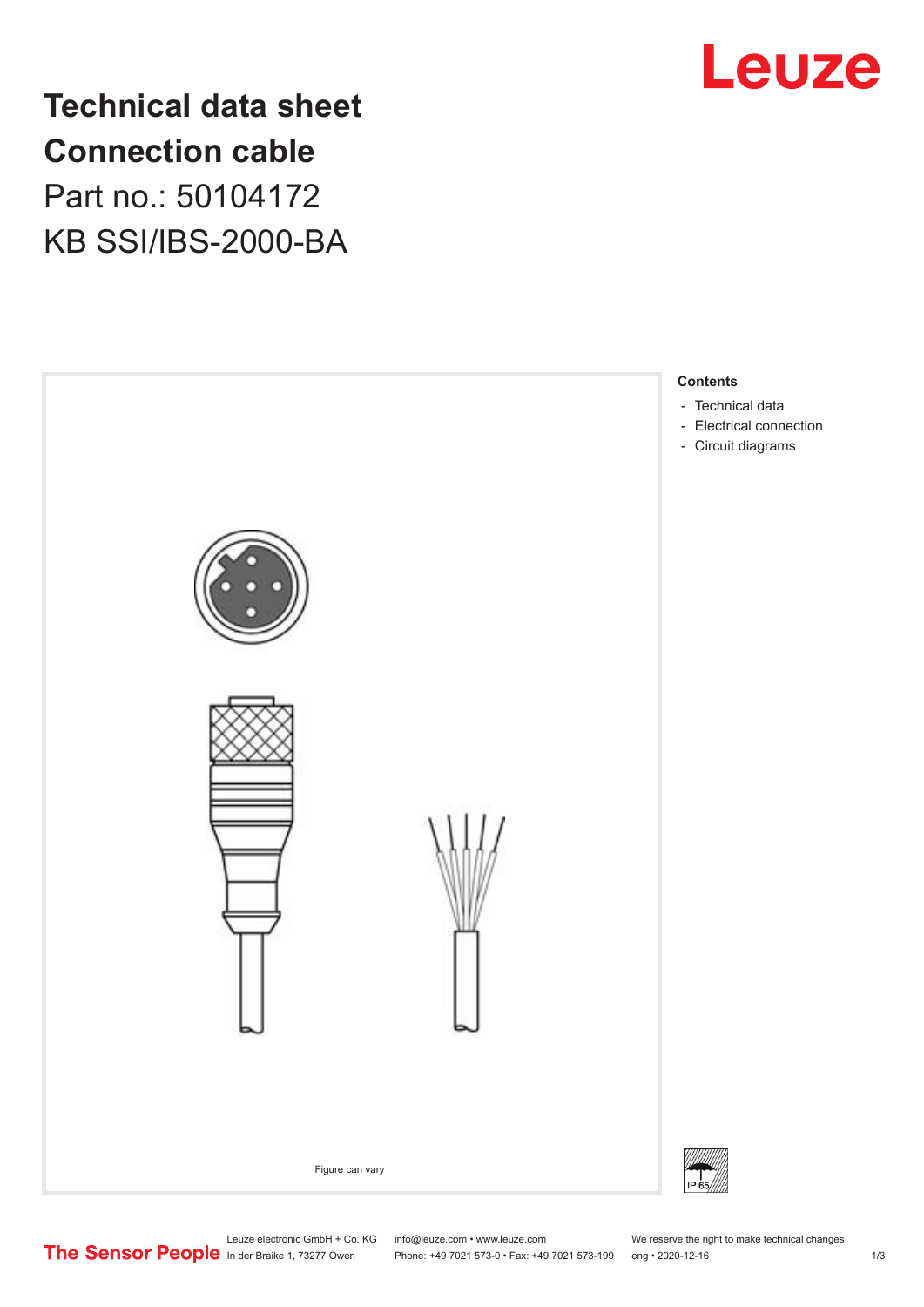## <span id="page-1-0"></span>**Technical data**

# Leuze

| <b>Basic data</b>                 |                                                                                                                                                                              | <b>Mechanical data</b>                                          |                          |
|-----------------------------------|------------------------------------------------------------------------------------------------------------------------------------------------------------------------------|-----------------------------------------------------------------|--------------------------|
| <b>Suitable for interface</b>     | Interbus-S                                                                                                                                                                   | <b>Width across flats</b>                                       | $13 \text{ mm}$          |
|                                   | SSI                                                                                                                                                                          | <b>Bending cycles</b>                                           | 1,000,000 Piece(s)       |
|                                   |                                                                                                                                                                              | Bending radius, flexible laying, min.                           | Min. 10 x cable diameter |
| <b>Electrical data</b>            |                                                                                                                                                                              | Bending radius, stationary laying, min. Min. 5 x cable diameter |                          |
| Performance data                  |                                                                                                                                                                              | <b>Environmental data</b>                                       |                          |
| <b>Operating voltage</b>          | Max. 30 V AC/DC                                                                                                                                                              | Ambient temperature, operation,                                 | $-2560 °C$               |
| <b>Connection</b>                 |                                                                                                                                                                              | flexible use<br>Ambient temperature, operation,                 | $-5080 °C$               |
|                                   |                                                                                                                                                                              | stationary use                                                  |                          |
| <b>Connection 1</b>               |                                                                                                                                                                              |                                                                 |                          |
| <b>Type of connection</b>         | Connector                                                                                                                                                                    | <b>Certifications</b>                                           |                          |
| <b>Thread size</b>                | M12                                                                                                                                                                          | Degree of protection                                            | IP 65                    |
| Type                              | Female                                                                                                                                                                       |                                                                 |                          |
| Handle body material              | <b>PUR</b>                                                                                                                                                                   | <b>Classification</b>                                           |                          |
| No. of pins                       | $5 - pin$                                                                                                                                                                    | <b>Customs tariff number</b>                                    | 85444290                 |
| Encoding                          | B-coded                                                                                                                                                                      | eCl@ss 5.1.4                                                    | 27279201                 |
| Version                           | Axial                                                                                                                                                                        | eCl@ss 8.0                                                      | 27279218                 |
| Lock                              | Screw fitting, nickel-plated diecast zinc,                                                                                                                                   | eCl@ss 9.0                                                      | 27060311                 |
|                                   | recommended torque 0.6 Nm, self-                                                                                                                                             | eCl@ss 10.0                                                     | 27060311                 |
|                                   | locking                                                                                                                                                                      | eCl@ss 11.0                                                     | 27060311                 |
| <b>Connection 2</b>               |                                                                                                                                                                              | <b>ETIM 5.0</b>                                                 | EC001855                 |
| <b>Type of connection</b>         | Open end                                                                                                                                                                     | <b>ETIM 6.0</b>                                                 | EC001855                 |
|                                   |                                                                                                                                                                              | <b>ETIM 7.0</b>                                                 | EC001855                 |
| <b>Cable properties</b>           |                                                                                                                                                                              |                                                                 |                          |
| <b>Number of conductors</b>       | 5 Piece(s)                                                                                                                                                                   |                                                                 |                          |
| Wire cross section                | $0.25$ mm <sup>2</sup>                                                                                                                                                       |                                                                 |                          |
| <b>AWG</b>                        | 24                                                                                                                                                                           |                                                                 |                          |
| Sheathing color                   | Violet                                                                                                                                                                       |                                                                 |                          |
| <b>Shielded</b>                   | <b>Yes</b>                                                                                                                                                                   |                                                                 |                          |
| Silicone-free                     | Yes                                                                                                                                                                          |                                                                 |                          |
| Cable design                      | Connection cable (open on one end)                                                                                                                                           |                                                                 |                          |
| Cable diameter (external)         | $7.5$ mm                                                                                                                                                                     |                                                                 |                          |
| Cable length                      | 2,000 mm                                                                                                                                                                     |                                                                 |                          |
| <b>Sheathing material</b>         | <b>PUR</b>                                                                                                                                                                   |                                                                 |                          |
| <b>Wire insulation</b>            | PP                                                                                                                                                                           |                                                                 |                          |
| Suitability for drag chains       | Yes                                                                                                                                                                          |                                                                 |                          |
| <b>Traverse rate</b>              | Max. 3.3 m/s with horiz. traverse path of<br>5m and and max. acceleration of 5m/s <sup>2</sup>                                                                               |                                                                 |                          |
| Properties of the outer sheathing | Free of CFC, cadmium, silicone, halogen<br>and lead, matt, low-adhesion, abrasion-<br>resistant, easily machine-processable                                                  |                                                                 |                          |
| Resistance of the outer sheathing | Hydrolysis and microbe resistant, good<br>oil, gasoline and chemical resistance<br>and flame retardant in accordance with<br>DIN EN 60332-1 / VDE 0482-332-1-2 /<br>CSA FT-1 |                                                                 |                          |

## **Electrical connection**

#### **Connection 1**

| <b>Type of connection</b> | Connector  |
|---------------------------|------------|
| <b>Thread size</b>        | M12        |
| <b>Type</b>               | Female     |
| Material                  | <b>PUR</b> |